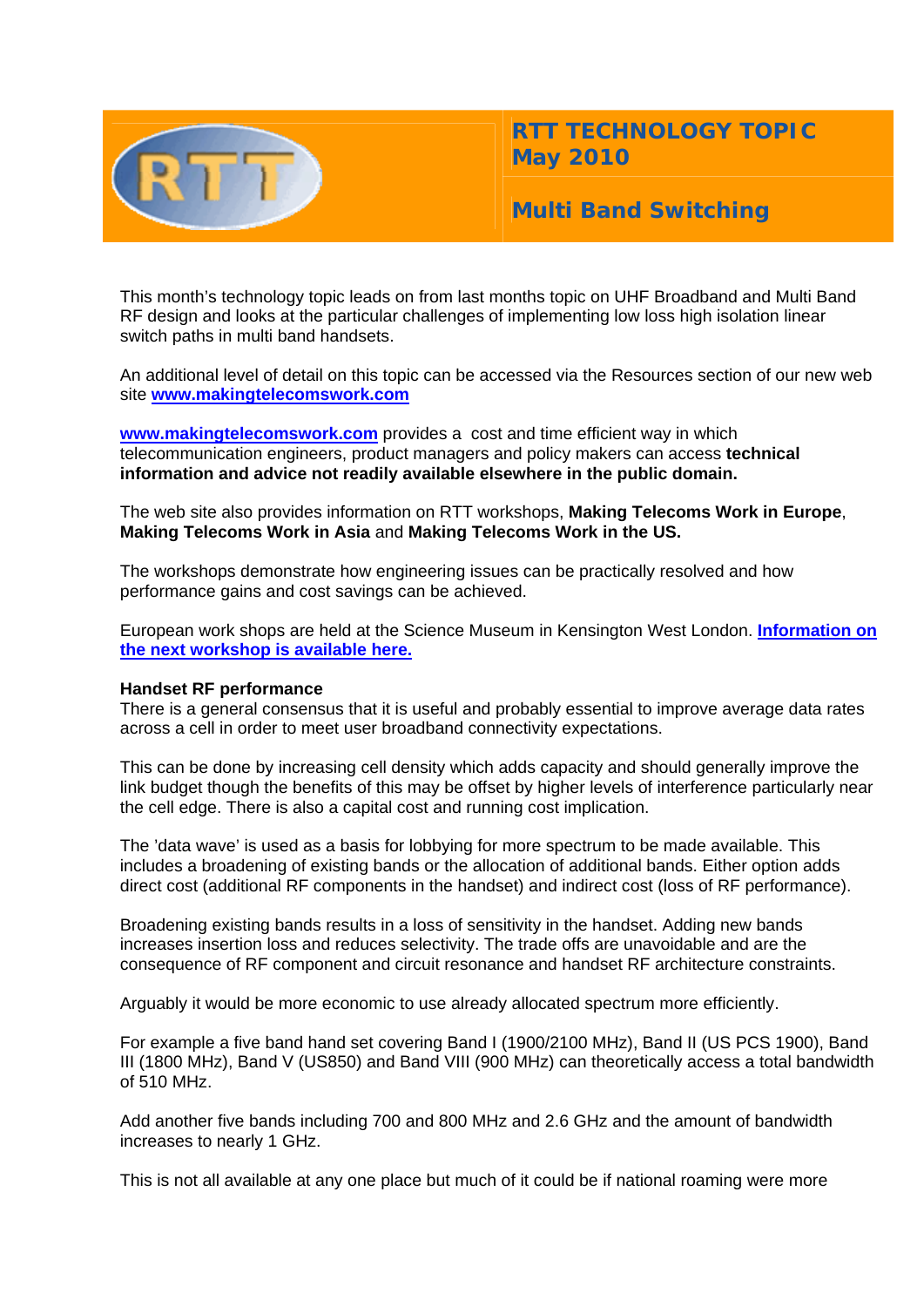aggressively implemented.

Self evidently if a handset has 500 MHz or more of available bandwidth to choose from it is more likely to be able to find a local strong clean signal. Adopting this best connect strategy would significantly increase coverage and capacity and decrease user power consumption without a net increase in network investment and cost.

Search times and signalling overhead could be an issue but it would not be beyond the wit of man to develop best connect session establishment and handover algorithms that would deliver significant spectral and power efficiency gains and significantly faster and more consistent average data throughput. The scheduling algorithms in LTE at least ensure that the signalling overhead is localised.

Overcoming commercial barriers might be more challenging but present network sharing initiatives are probably a precursor of more closely integrated and comprehensive RAN sharing on a country by country basis.

However we have said that adding extra bands to a five band transceiver introduces additional cost and compromises performance. This is particularly true in LTE bands where TX to RX filtering requires careful implementation.

The additional component count consists of multiple power amplifiers on the TX path, multiple low noise amplifiers on the receive path, multiple filters and multiple switch paths. The additional paths reduce isolation and increase insertion loss. These factors presently off set the potential user experience benefits that an extended multi band platform might deliver. The additional costs off set any potential economic benefits that the additional spectrum might realise.

However progress is being made on several fronts.

We start this month on the switch path as a precursor to looking in later months at component innovations in other areas.

We have drawn on a technical paper, **Requirements and Solutions for Switching in 3G/4G RF front ends** provided by **[Peregrine Semiconductor](http://www.peregrine-semi.com/)**

If you would like to have a copy of Peregrine's technical paper forwarded to you please visit **[www.makingtelecomswork.com](http://www.makingtelecomswork.com/)**, go to the Resources section and fill in the request form.

The paper will be sent to you by return.

#### **The switch performance requirement**

The more throws that are added to a switch the harder it gets to maintain the performance of the switch.

The need for a multi throw switch is dictated at least to some extent by spectrum allocations on a country by country basis.

Handset vendors and operators would be able to realise substantial inventory management savings if one phone could be shipped to all markets.

The user experience would be maximised if the phone was then capable of working across the allocated cellular spectrum in those markets particularly if inter band inter operator best connect algorithms were supported.

However consider the bands that need supporting;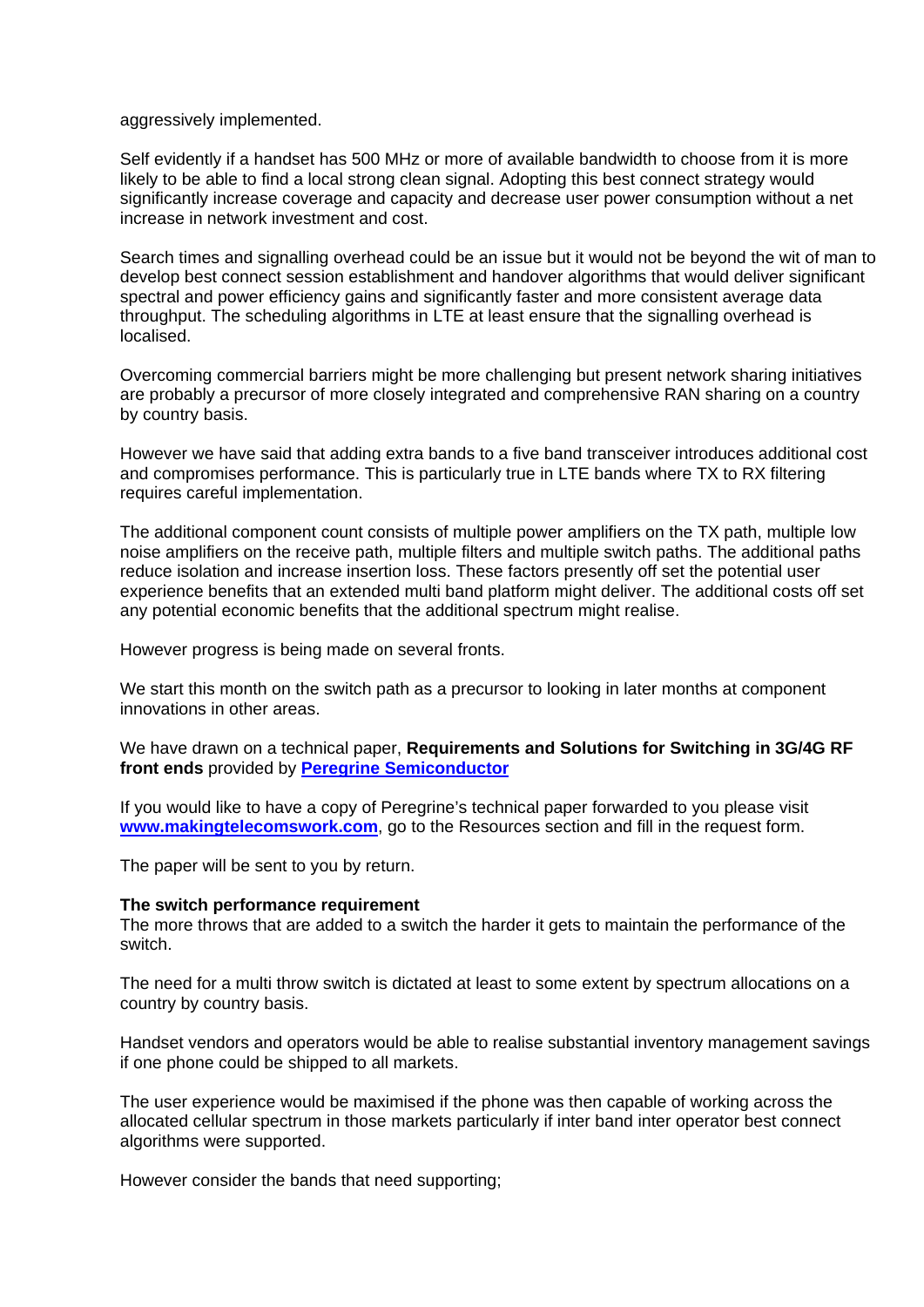| Band | 3GPP          | Allocation | <b>Uplink</b> | Duplex spacing | Downlink          | Region                  |
|------|---------------|------------|---------------|----------------|-------------------|-------------------------|
|      | 2100          | 2x60 MHz   | 1920-1980     | 190 MHz        | 2110-2170         | <b>Present UMTS</b>     |
| Ш    | 1900          | 2x60 MHz   | 1850-1910     | 80 MHz         | 1930-1990         | <b>US PCS</b>           |
| ШL   | 1800          | 2x75 MHz   | 1710-1785     | 95 MHz         | 1805-1880         | Europe, Asia, Brazil    |
| IV   | 1700/2100     | 2x45 MHz   | 1710-1755     | 400 MHz        | 2110-2155         | <b>US AWS</b>           |
| IV.  | 850           | $2x25$ MHz | 824-849       | 45 MHz         | 869-894           | US and Asia             |
| ΙVΙ  | 800           | 2X10 MHz   | 830-840       | 45 MHz         | 875-885           | Japan                   |
| VII  | 2600          | $2x70$ MHz | 2500-2570     | 120 MHz        | 2620-2690         | New                     |
| VIII | 900           | 2X35 MHz   | 880-915       | 45 MHz         | 925-960           | Europe and Asia         |
| IX   | 1749.9-1784.9 | $2x35$ MHz | 1750-1785     | 95 MHz         | 1844.9-<br>1879.9 | Japan                   |
| IX.  | 1700/2100     | 2X60 MHz   | 1710-1770     | 400 MHz        | 2110-2170         | <b>Extended Band IV</b> |
| ΙXΙ  | 1500          | 2X32 MHz   | 1427.9-1452.9 | 48 MHz         | 1475.9-<br>1500.9 | Japan                   |

Supporting band XII, US 700 MHz and the European DSO band at 800 MHz and adding GPS at 1.5 GHz to the mix above implies a phone that can process at least ten, eleven or twelve bands with more to follow.

Not all bands are or possibly ever will be LTE but clearly there is an emerging design requirement for a ten or twelve throw switch that can perform as well as a five throw switch with minimum or no increase in occupied real estate. Adding functionality to an existing device footprint implies more densely packed switch paths. This makes the performance parameters harder to achieve.

The key performance parameters for such a device include

# **RF voltage handling**

An ability to handle RF voltages that can exceed 20Vpk. If low voltage FETS are used, they can be stacked in series for high voltage handling in the off condition but this requires a low loss insulating substrate. More densely packed switch paths make this more challenging.

# **Isolation requirement**

Transceivers generally require between 30 and 35 dB of isolation loss from TX to RX. More densely packed switch paths make this more challenging.

# **Harmonic distortion requirement**

Harmonics need to be minimised to avoid compromising the RX path and other user's RX paths. More densely packed switch paths make this more challenging.

# **Intermodulation requirement**

In a band I channel pair, if the switch goes non linear due to a blocking signal, for example from a GSM 1800 network, the third order product will end up in the receive band. The Band I intermodulation requirements are onerous but similar problems will occur in other bands, particularly at 700 and 800 MHz where proximate unwanted signals can be substantial.

# **CMOS on sapphire as an option**

CMOS on sapphire has been promoted as an alternative to GaAs for some years. The theory has been that CMOS scaling will deliver lower insertion loss and a reduction in real estate and the sapphire substrate will provide the required isolation.

The challenge has been to match or improve on GaAs device performance which in turn has continued and will continue to improve. The vendor, Peregrine Semiconductor, provides an example